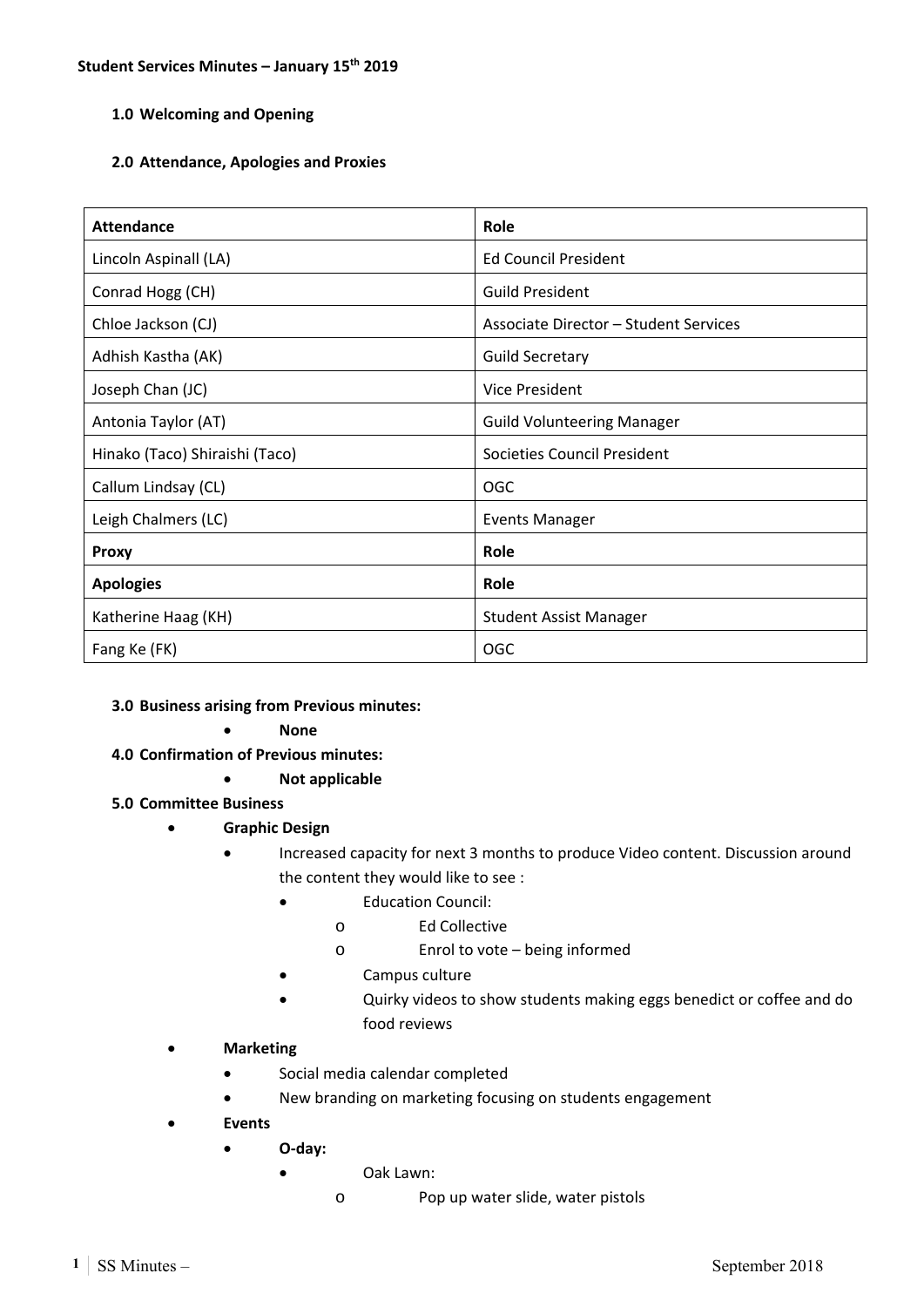- o Guild Oasis
- o Kombi photo booth
- o Food trucks
- o Shade and seating
- o DJ
- o Rabbit shooting gallery
- Buskers along pathway from bus to lawn
- Ask Dance UWA if they want to flash mob
- **Volunteering** 
	- Welcome Antonia
- **Student Assist** 
	- $\bullet$  Kat will be back 22<sup>nd</sup>

# **6.0 General Business**

- **Orientation week:** 
	- Monday: All student expo invite all international student clubs and follow up with sausage sizzle. ISD, Guild, Pride, Soc "which club are you quiz", student assist and welfare presence, food trucks, ethnocultural, volunteering.
	- Tuesday: Yellow brick road idea, speed friending, mini golf marquees, lollies, giant jenga, DJ, Tavern.

# **6 week UWA Orientation theme weeks**

- Week 1: Study Connect
- Week 2: Social connect
- Week 3: Career connect
- Week 4: Wellness connect
- Week 5: Community Connect
- Week 6: Global and Cultural connect
- **Actions:** 
	- CJ to contact Barb regarding free cookie with Coffee on O-day
	- CH email Narelle regarding activities for student expo
	- LC ‐ Lock in Food trucks for Monday and Tuesday of O week
	- L email facsocs regarding participation in Tuesday O week activities
	- CH email departments regarding participation in Tuesday O week activities
- **Block Party:** 
	- Penciled in for 15<sup>th</sup> March
	- Laser show
	- Lit up DJ desk
	- 18 plus event
	- Stall on Oday for promotion Callum to man
	- Live music in the Tav
	- Silent disco in courtyard
	- Hiphop Dj upstairs
- Guild Ball:
	- To gala or not to gala? **Not to gala**

**7.0 AOB:**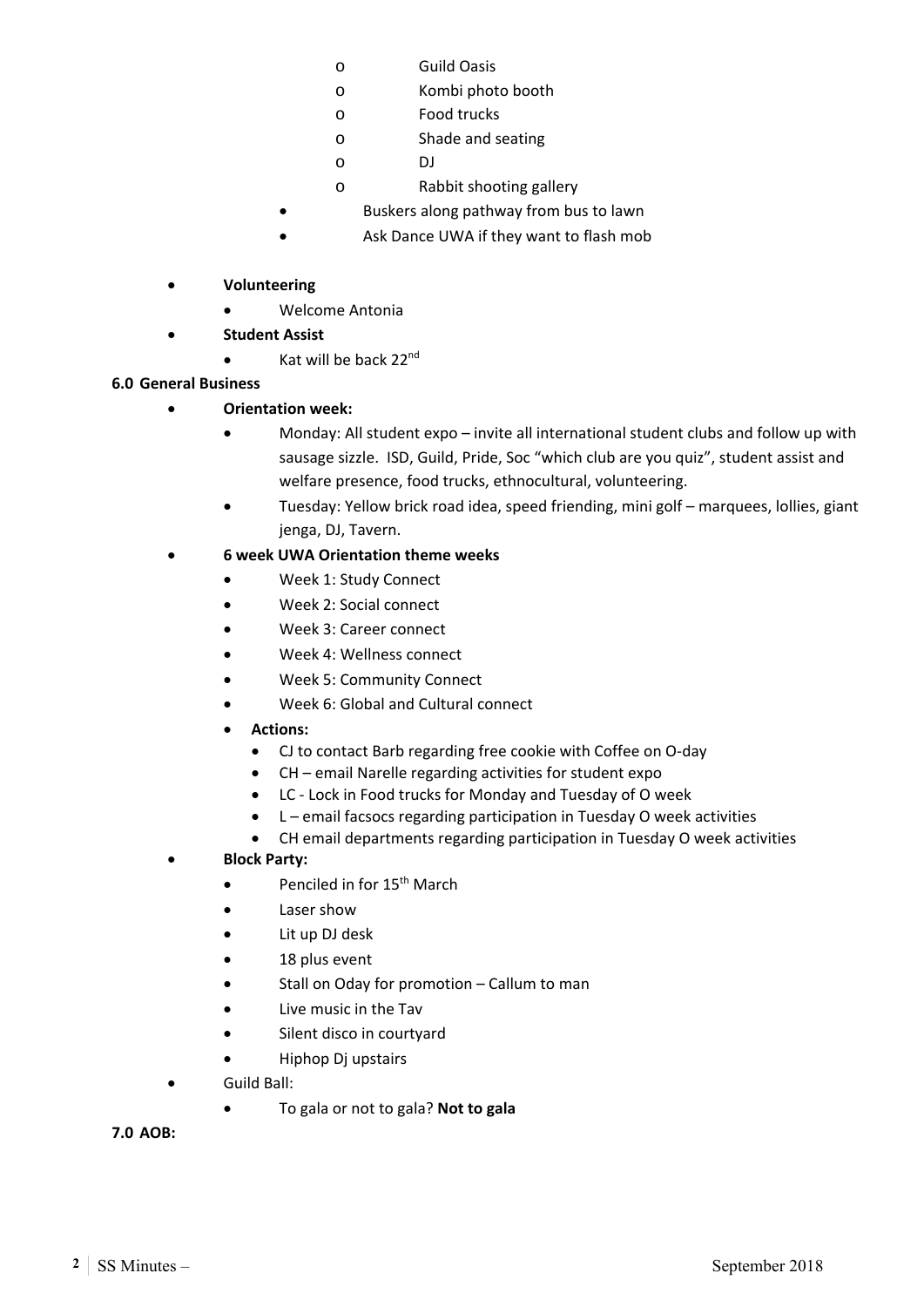

**UWA StUdent GUild**  The University of Western Australia M300, 35 Stirling Highway | Crawley, WA 6009 (08) 6488 2295 | hello@guild.uwa.edu.au facebook.com/UWAStudentGuild | @UWAStudentGuild

## **1.0 WELCOME AND OPENING**

- **1.1 Attendance: Adhish Kastha, Conrad Hogg, Joseph Chan, Lincoln Aspinall, Leigh Chalmers**
- **1.2 Apologies: Callum Lindsay, Hinako Shiraishi, Chloe Jackson**
- **1.3 Proxies: None**
- **1.4 Observers: None**
- **1.5 Absent: Antonia Taylor**

#### **2.0 DECLARATION OF POTENTIAL OR PERCEIVED CONFLICTS OF INTEREST**

None

#### **3.0 CONFIRMATION OF PREVIOUS MINUTES**

Confirmed

#### **4.0 COMMITTEE BUSINESS**

- 4.1 Engagement none, apologies from Chloe and no written report
- 4.2 Events has been busy while recruiting new events officer, details on upcoming events below.
- 4.3 Volunteering none, Antonia absent and no written report
- 4.4 Student Assist none, Student Assist Manager position vacant

#### **5.0 GENERAL BUSINESS**

- 5.1 Guild Ball.
	- Set as 11th October (Friday before Relay for Life)
	- Secret theme is set
	- Subcommittee recruitment is almost complete
	- Aim for 300 PAX
	- First ball meeting in May
	- Investigating a buffet instead of waited meals
	- Leigh to investigate the possibility of drinking and non-drinking tickets
- 5.2 Student Leaders' Summit.
	- Tracking well, date being reconsidered for speaker availability.
	- Further speaker recruitment pending Tony returning from leave.
	- Subcommittee still to be recruited.
- 5.3 Leigh's Idea.
	- Leigh proposed to run a wellness centre for 2-4 weeks in the old newsagent.
	- Centre would have facilities for students to get free massages.
	- Received support from committee.
	- Leigh will look at the plan in more detail.

#### **6.0 CLOSE AND NEXT MEETING**

Next meeting date is yet to be decided. Please contact the Guild General Secretary (secretary@guild.uwa.edu.au) with any apologies or proxies. If unable to attend, please advise which dates you are available to reschedule if a quorum cannot be met.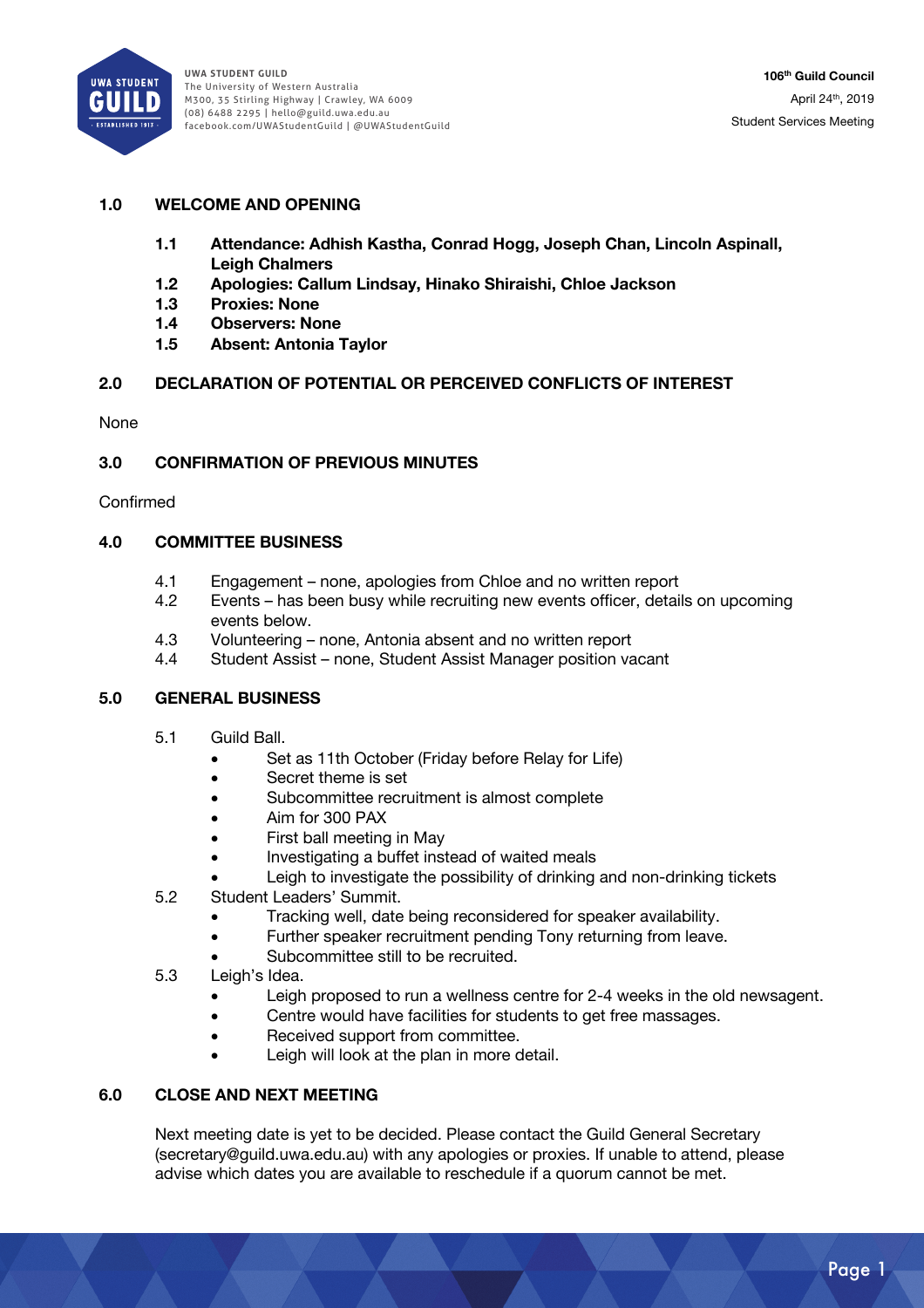# **1.0 Welcoming and Opening**

## **2.0 Attendance, Apologies and Proxies**

| Attendance              | Role                                         |
|-------------------------|----------------------------------------------|
| Tony Goodman (TG)       | <b>Managing Director</b>                     |
| Conrad Hogg (CH)        | <b>Guild President</b>                       |
| Chloe Jackson (CJ)      | <b>Associate Director - Student Services</b> |
| Adhish Kastha (AK)      | <b>Guild Secretary</b>                       |
| Antonia Taylor (AT)     | <b>Guild Volunteering Manager</b>            |
| Colleen Kirby (CK)      | <b>Student Assist Manager</b>                |
| Fin Brooke (FB)         | <b>OGC</b>                                   |
| Leigh Chalmers (LC)     | <b>Events Manager</b>                        |
| <b>Proxy</b>            | Role                                         |
| <b>Apologies</b>        | Role                                         |
| Callum Lindsay (CL)     | <b>OGC</b>                                   |
| Fang Ke (FK)            | OGC                                          |
| Lincoln Aspinall (LA)   | <b>Education Council President</b>           |
| Hinako Shiraishi (Taco) | <b>Societies Council President</b>           |
| Joseph Chan (JC)        | <b>Guild Vice President</b>                  |

#### **3.0 Business arising from Previous minutes:**

**None** 

- **4.0 Confirmation of Previous minutes:** 
	- **Not applicable**
- **5.0 Committee Business** 
	- **Social media** 
		- Student Profile
	- **Events** 
		- **Crap music Rave:** Over 400 in attendance
		- **O‐day semester 2:** 
			- Guild O‐week festival
				- o Welfare bike blender
				- o Pat the alpacas
				- o Aussie reptile
				- o Fairy floss
				- o Mini golf
				- o ISD taste of Australia
				- o Live music
				- o Club activations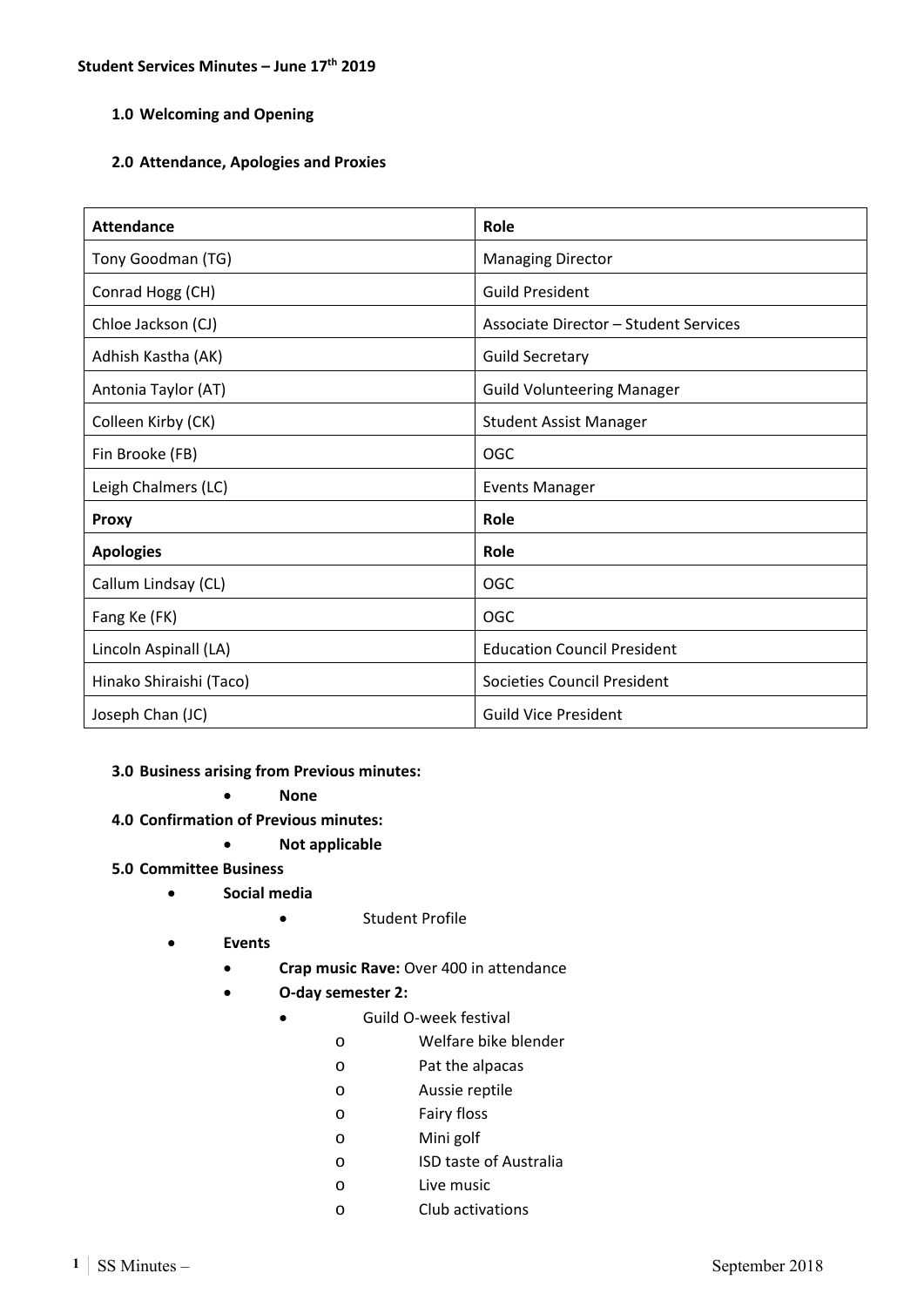- o Spin the wheel with prizes
- Open Day
	- UWA have provided us with \$4000 to activate Oak Lawn
	- Mini Golf
	- Working with clubs and societies prizes for clubs who are most active
	- Rock climbing?
	- Band and DJ
	- Students to man Guild stall
- Ultimate Uno week 2 on Wednesdays
- Guild Ball Harry Potter
	- Sub committee created
- **Volunteering** 
	- Strategic planning day happened last week incorporated action plan for Sem 2
	- Week 3: national student Volunteer week
		- $\bullet$  August  $17<sup>th</sup>$  interuniversity clean up
		- Activities each day
	- Working on increasing engagement targeting social media specifically, requesting student support. Win a kilo of chocolate competition was very successful. Uplift in Newsletter sign ups and increasing frequency to fortnightly. Congratulations on new newsletter from Conrad.
- **Student Assist** 
	- Welcome Colleen
	- Busy time at SA with the team stepping up to help
	- 328 cases in May, many special consideration and academic misconduct
	- Working on developing our approach to enhance support available to students and increasing operational efficiencies such as improvement to case notes system.
	- Developing strategic plan, to cover the move to STA and utilising digital case management system.
	- Walk in roster 9:30 2:30 working well
	- Front desk support for emergency loans very helpful.

# **6.0 General Business**